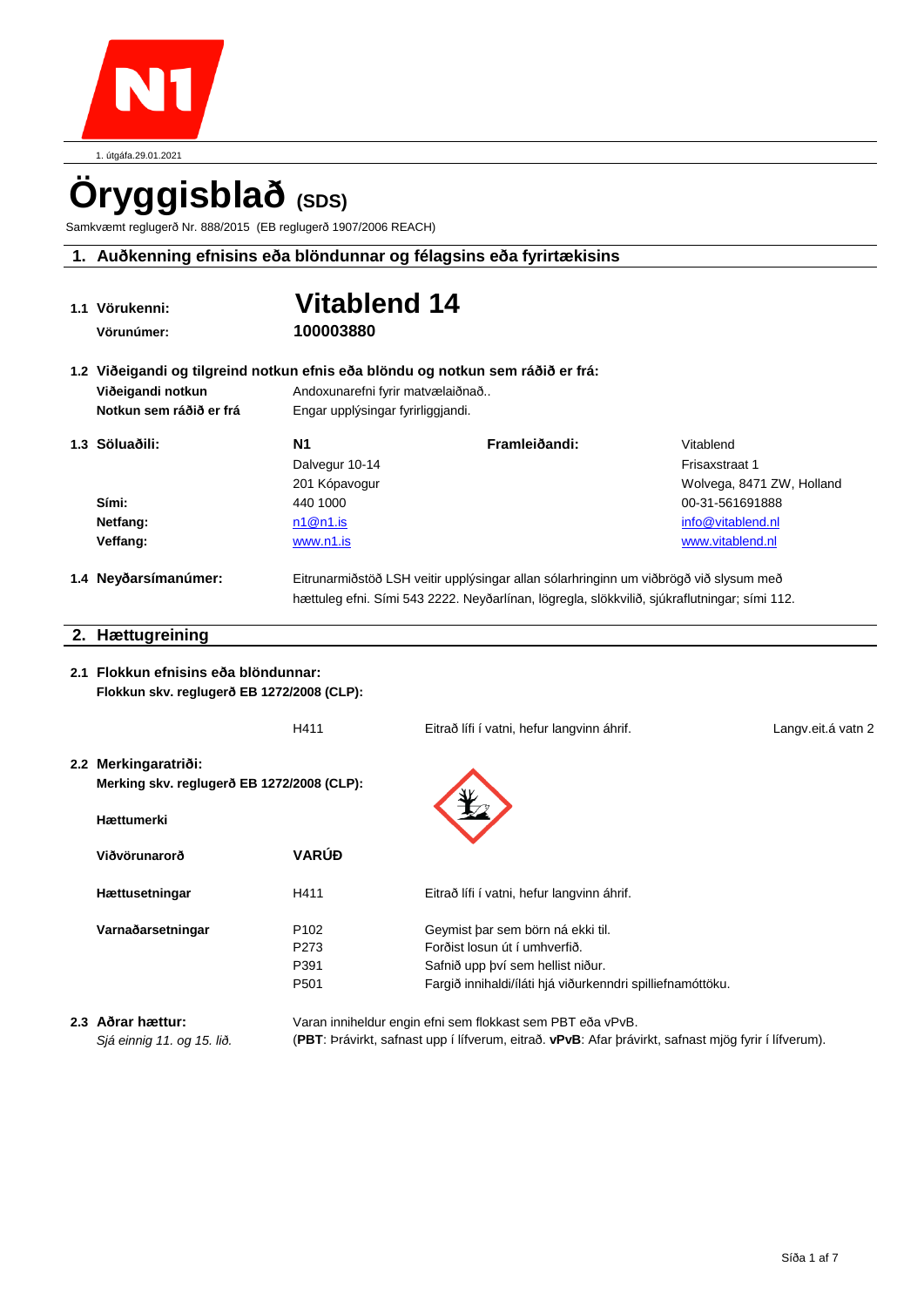

VITABLEND 14

**Page:** 1

**Compilation date:** 11-05-2015

**Revision No:** 1

**Section 1: Identification of the substance/mixture and of the company/undertaking**

## **1.1. Product identifier**

**Product name:** VITABLEND 14

**Product code:** 6070X

## **1.2. Relevant identified uses of the substance or mixture and uses advised against**

**Use of substance / mixture:** Antioxidant preparation for food applications.

## **1.3. Details of the supplier of the safety data sheet**

| Company name: Vitablend |                                 |
|-------------------------|---------------------------------|
|                         | Frisaxstraat 1                  |
|                         | Wolvega                         |
|                         | 8471 7W                         |
|                         | Netherlands                     |
|                         | Tel: $+31(0)$ 561691888         |
|                         | <b>Fax:</b> $+31(0)$ 561614501  |
|                         | <b>Email:</b> info@vitablend.nl |

## **1.4. Emergency telephone number**

**Emergency tel:** Nationaal Vergiftigingen Informatie Centrum (NVIC): +31 30 274 8888 (24/7)

Vitablend: +31 561 691 888 (8:00 - 16:30)

## **Section 2: Hazards identification**

#### **2.1. Classification of the substance or mixture**

**Classification under CLP:** Aquatic Chronic 2: H411

**Most important adverse effects:** Toxic to aquatic life with long lasting effects.

## **2.2. Label elements**

**Label elements:**

**Hazard statements:** H411: Toxic to aquatic life with long lasting effects.

**Hazard pictograms:** GHS09: Environmental



**Precautionary statements:** P273: Avoid release to the environment.

P391: Collect spillage.

P501: Dispose of contents/container to hazardous or special waste collection point.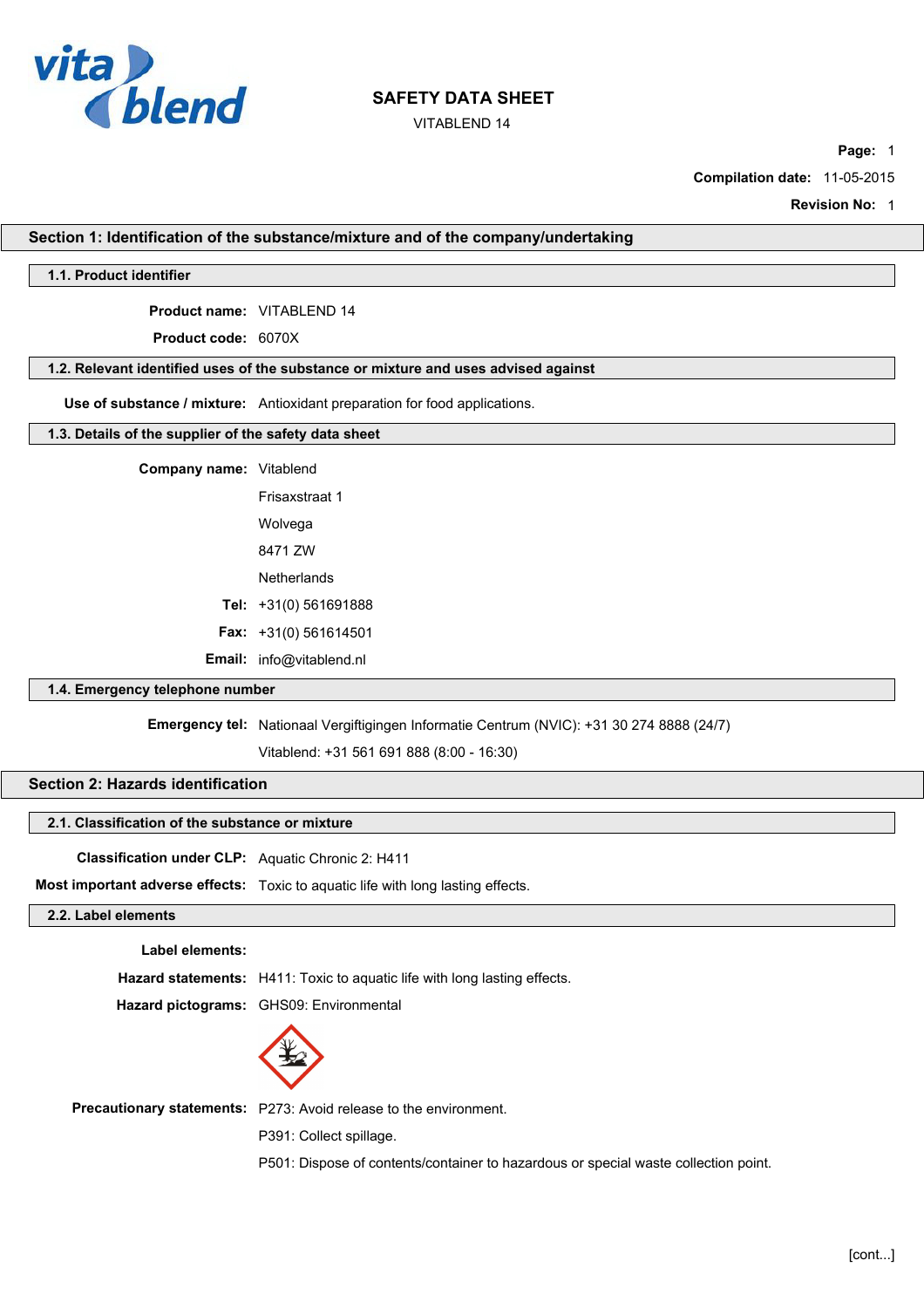## VITABLEND 14

## **Page:** 2

#### **2.3. Other hazards**

**PBT:** This product is not identified as a PBT/vPvB substance.

#### **Section 3: Composition/information on ingredients**

## **3.2. Mixtures**

#### **Hazardous ingredients:**

BHT

| <b>EINECS</b> | CAS      | - / WEL<br>PBT | <b>CLP Classification</b>                         | Percent |
|---------------|----------|----------------|---------------------------------------------------|---------|
| 204-881-4     | 128-37-0 |                | Aquatic Acute 1: H400; Aquatic Chronic<br>1: H410 | 10-30%  |

**Section 4: First aid measures**

## **4.1. Description of first aid measures**

**Skin contact:** Wash immediately with plenty of soap and water.

**Eye contact:** Bathe the eye with running water for 15 minutes.

**Ingestion:** Wash out mouth with water.

#### **4.2. Most important symptoms and effects, both acute and delayed**

**Skin contact:** There may be mild irritation at the site of contact.

**Eye contact:** There may be irritation and redness.

**Ingestion:** There may be irritation of the throat.

**Inhalation:** No symptoms.

**4.3. Indication of any immediate medical attention and special treatment needed**

**Immediate / special treatment:** Not applicable.

## **Section 5: Fire-fighting measures**

**5.1. Extinguishing media**

**Extinguishing media:** Suitable extinguishing media for the surrounding fire should be used. Use water spray

to cool containers.

#### **5.2. Special hazards arising from the substance or mixture**

**Exposure hazards:** In combustion emits toxic fumes.

**5.3. Advice for fire-fighters**

**Advice for fire-fighters:** Wear self-contained breathing apparatus. Wear protective clothing to prevent contact

with skin and eyes.

## **Section 6: Accidental release measures**

**6.1. Personal precautions, protective equipment and emergency procedures**

**Personal precautions:** Refer to section 8 of SDS for personal protection details. Turn leaking containers leak-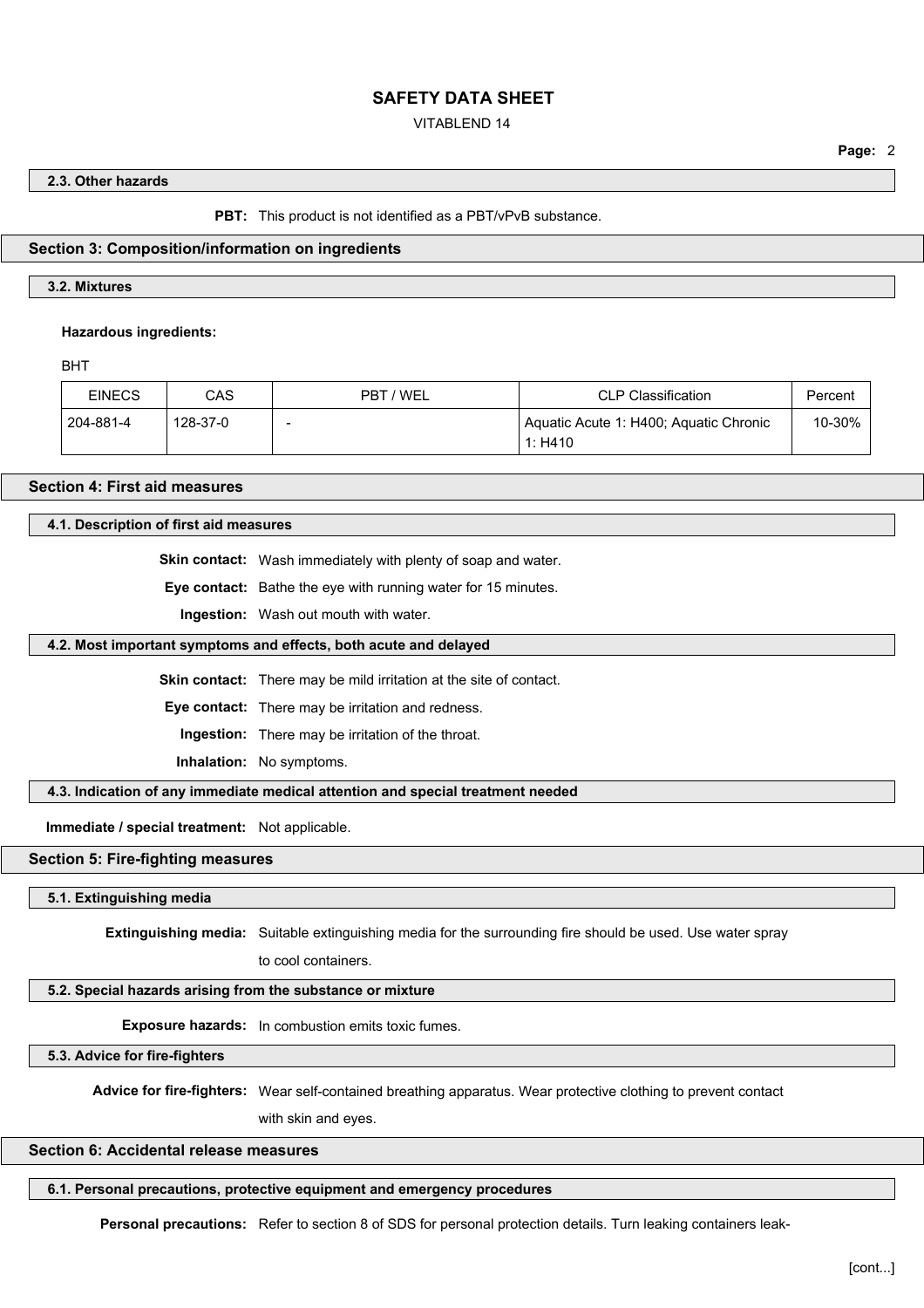#### VITABLEND 14

**Page:** 3

side up to prevent the escape of liquid. Mark out the contaminated area with signs and

prevent access to unauthorised personnel.

#### **6.2. Environmental precautions**

**Environmental precautions:** Do not discharge into drains or rivers. Contain the spillage using bunding.

#### **6.3. Methods and material for containment and cleaning up**

**Clean-up procedures:** Absorb into dry earth or sand. Transfer to a closable, labelled salvage container for

disposal by an appropriate method.

**6.4. Reference to other sections**

**Reference to other sections:** Refer to section 8 of SDS.

## **Section 7: Handling and storage**

**7.1. Precautions for safe handling**

## **7.2. Conditions for safe storage, including any incompatibilities**

**Storage conditions:** Store in a cool, well ventilated area. Keep container tightly closed. The floor of the

storage room must be impermeable to prevent the escape of liquids.

## **7.3. Specific end use(s)**

**Specific end use(s):** No data available.

#### **Section 8: Exposure controls/personal protection**

**8.1. Control parameters**

**Workplace exposure limits:** No data available.

**DNEL/PNEC Values**

**DNEL / PNEC** No data available.

**8.2. Exposure controls**

**Engineering measures:** The floor of the storage room must be impermeable to prevent the escape of liquids.

**Respiratory protection:** Respiratory protection not required.

**Hand protection:** Protective gloves.

**Eye protection:** Safety glasses.

**Skin protection:** Protective clothing.

## **Section 9: Physical and chemical properties**

## **9.1. Information on basic physical and chemical properties**

State: Liquid **Colour:** Yellow **Odour:** Barely perceptible odour **Evaporation rate:** No data available. **Oxidising:** No data available.

[cont...]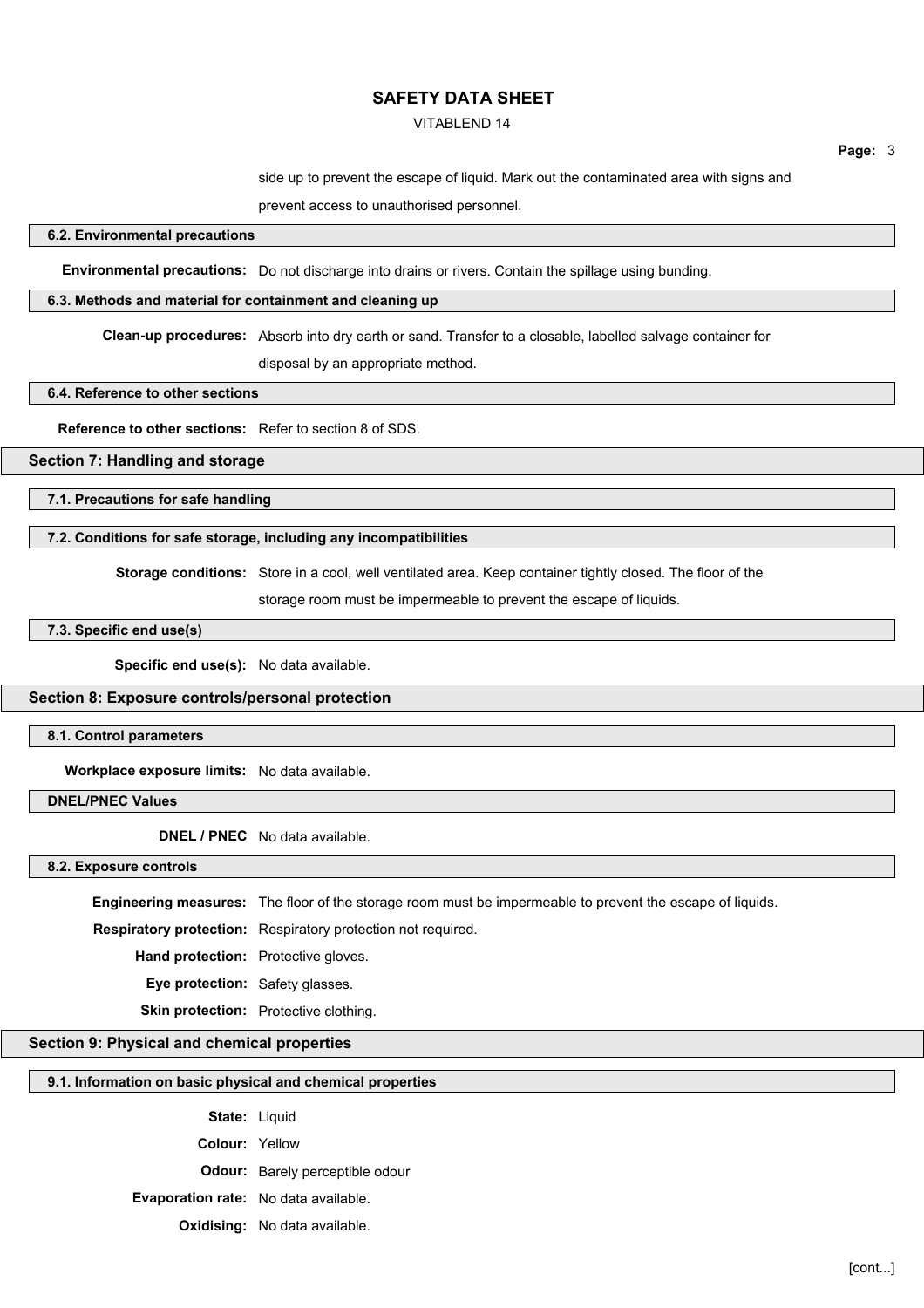VITABLEND 14

| <b>Solubility in water: Insoluble</b>                   |                                         |                                                 |                                  |
|---------------------------------------------------------|-----------------------------------------|-------------------------------------------------|----------------------------------|
|                                                         | Also soluble in: Most organic solvents. |                                                 |                                  |
|                                                         | Viscosity: No data available.           |                                                 |                                  |
| Boiling point/range $C: >35$                            |                                         | Melting point/range°C: No data available.       |                                  |
| <b>Flammability limits %: lower:</b> No data available. |                                         |                                                 | <b>upper:</b> No data available. |
| <b>Flash point <math>C: &gt;93</math></b>               |                                         | Part.coeff. n-octanol/water: No data available. |                                  |
| Autoflammability <sup>°</sup> C: No data available.     |                                         | Vapour pressure: No data available.             |                                  |
| <b>Relative density:</b> $0.92 - 0.95$ g/ml             |                                         |                                                 | <b>pH:</b> No data available.    |
|                                                         | <b>VOC g/l:</b> No data available.      |                                                 |                                  |

**9.2. Other information**

**Other information:** No data available.

## **Section 10: Stability and reactivity**

**10.1. Reactivity**

**Reactivity:** Stable under recommended transport or storage conditions.

**10.2. Chemical stability**

**Chemical stability:** Stable under normal conditions.

#### **10.3. Possibility of hazardous reactions**

**Hazardous reactions:** Hazardous reactions will not occur under normal transport or storage conditions.

Decomposition may occur on exposure to conditions or materials listed below.

**10.4. Conditions to avoid**

**Conditions to avoid:** Heat.

**10.5. Incompatible materials**

**Materials to avoid:** Strong oxidising agents. Strong acids.

## **10.6. Hazardous decomposition products**

**Haz. decomp. products:** In combustion emits toxic fumes.

## **Section 11: Toxicological information**

## **11.1. Information on toxicological effects**

**Toxicity values:** No data available.

**Symptoms / routes of exposure**

**Skin contact:** There may be mild irritation at the site of contact.

**Eye contact:** There may be irritation and redness.

**Ingestion:** There may be irritation of the throat.

**Inhalation:** No symptoms.

**Page:** 4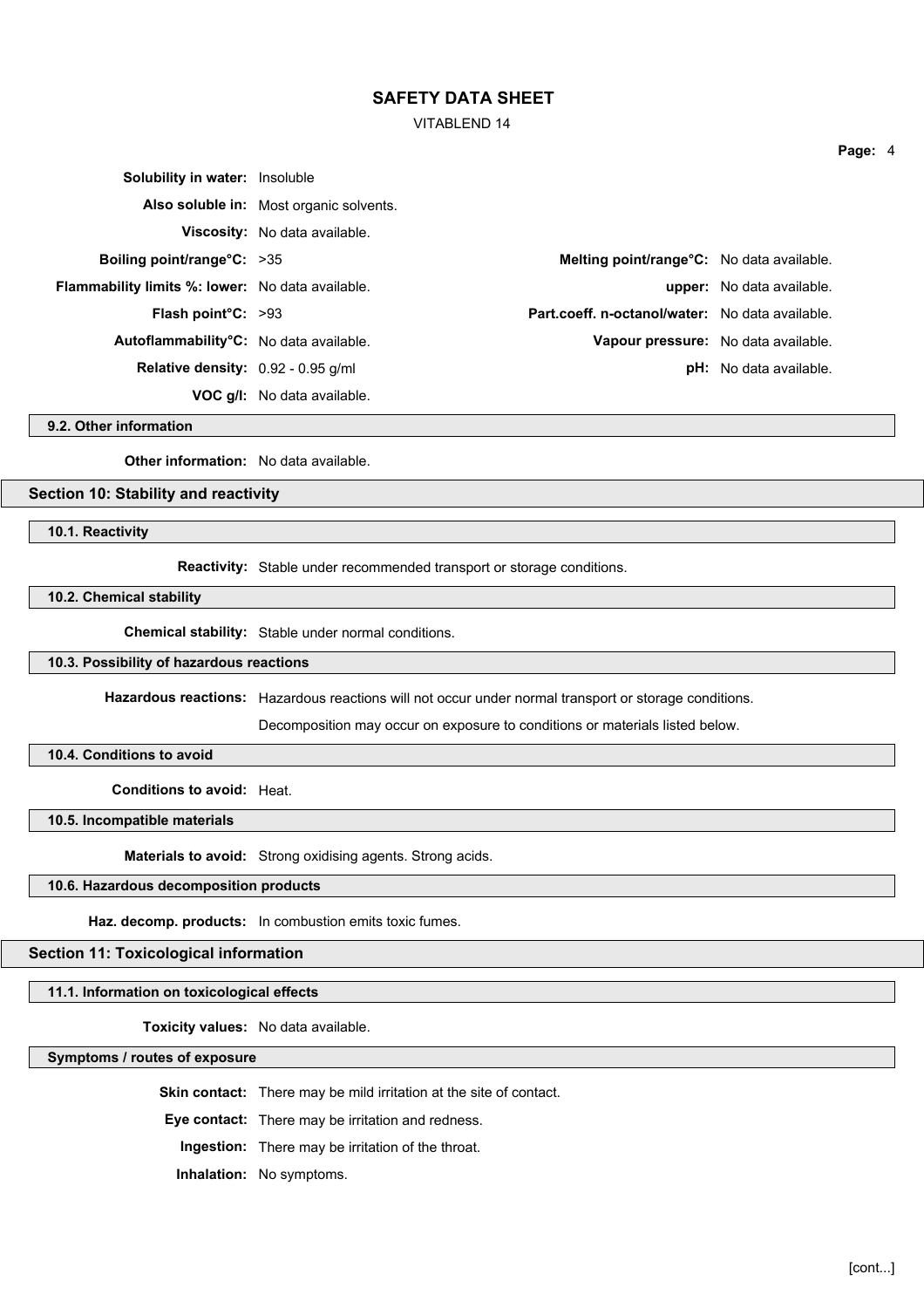#### VITABLEND 14

**Page:** 5

#### **Section 12: Ecological information**

**12.1. Toxicity**

**Ecotoxicity values:** No data available.

#### **12.2. Persistence and degradability**

**Persistence and degradability:** Not biodegradable.

**12.3. Bioaccumulative potential**

**Bioaccumulative potential:** Bioaccumulation potential.

**12.4. Mobility in soil**

**Mobility:** Readily absorbed into soil.

## **12.5. Results of PBT and vPvB assessment**

**PBT identification:** This product is not identified as a PBT/vPvB substance.

**12.6. Other adverse effects**

**Other adverse effects:** Toxic to aquatic organisms. Toxic to soil organisms.

## **Section 13: Disposal considerations**

#### **13.1. Waste treatment methods**

**Disposal operations:** Transfer to a suitable container and arrange for collection by specialised disposal

company.

**NB:** The user's attention is drawn to the possible existence of regional or national

regulations regarding disposal.

## **Section 14: Transport information**

**14.1. UN number**

**UN number:** UN3082

## **14.2. UN proper shipping name**

**Shipping name:** ENVIRONMENTALLY HAZARDOUS SUBSTANCE, LIQUID, N.O.S.

(3,5-di-tert-butyl-4-hydroxytoluene)

**14.3. Transport hazard class(es)**

**Transport class:** 9

**14.4. Packing group**

**Packing group:** III

**14.5. Environmental hazards**

**Environmentally hazardous:** Yes **Marine pollutant:** No **Marine pollutant:** No